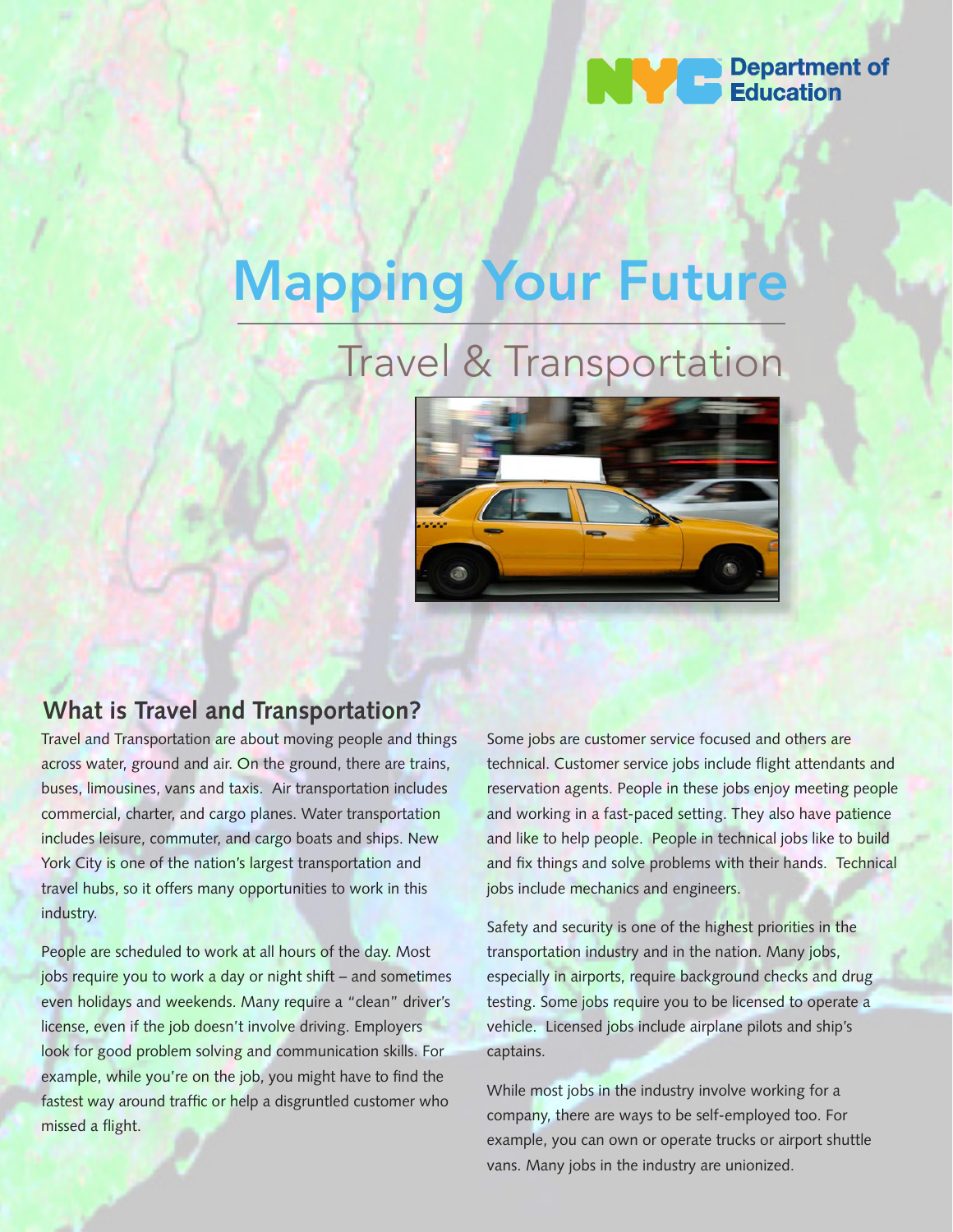# Technical Jobs

# INCREASING LEVELS OF EDUCATION/TRAINING REQUIRED

# High School and Little/No Experience

#### AIR

# Ramp Agent/Baggage Handler/ Ground Crew

DUTIES:

**Lift, load, unload and transport baggage, mail and cargo to and from aircraft. Operate ground support equipment.** 

PAY RANGE: **\$18,500 to \$33,000 per year or \$9 to \$16 per hour**

# Cabin Service/Interior Aircraft Cleaners

DUTIES:

**Clean interior of aircraft; load and unload provisioning items for each flight.** 

PAY RANGE: **\$17,000 to \$34,000 per year or \$8 to \$16 per hour**

# GROUND, RAIL, and WATERWAYS



**Drive vehicles to transport passengers. May occasionally carry cargo. Heavy customer contact. Driver's license with clean record required.**

#### PAY RANGE: **\$17,000 to \$35,500 per year or \$8 to \$17 per hour (Tips may be earned over and above pay.)**

MAP KEY

|                                                                   | Expected to grow faster than average in the next 6 years.                                                                                                                                                                               |  |  |  |  |
|-------------------------------------------------------------------|-----------------------------------------------------------------------------------------------------------------------------------------------------------------------------------------------------------------------------------------|--|--|--|--|
|                                                                   | $\left \mathbf{R}\equiv\right $ Licensing or certification required.                                                                                                                                                                    |  |  |  |  |
| <b>Pay Range</b>                                                  | Typical pay range from entry level to experienced. Jobs<br>that are primarily part-time are expressed as hourly pay;<br>jobs that are primarily full-time are shown with annual<br>pay. Those that could be either are shown both ways. |  |  |  |  |
|                                                                   | <b>Education</b> Minimum education and experience requirements. This<br>may vary from employer to employer.                                                                                                                             |  |  |  |  |
| This flyer highlights some jobs, but not all jobs in this sector. |                                                                                                                                                                                                                                         |  |  |  |  |

# GROUND, RAIL, and WATERWAYS

### Utility Person

DUTIES: **Clean vehicles, machinery, and other equipment. Refuel vehicles.**

PAY RANGE: **\$17,000 to \$34,000 per year or \$8 to \$16 per hour** 

# **Deckhand** DUTIES:



**Look for obstructions in path of vessel, measure water depth, use emergency equipment, and perform maintenance tasks.** 

PAY RANGE: **\$17,000 to \$35,500 per year or \$8 to \$17 per hour**

# Transit Property Protection Agent

### DUTIES:

**Perform surveillance at bus depots, subway stations, train yards and adjacent grounds to provide protection against terrorist acts, trespass, and damage and loss. Requires driver's license with clean record, and—within one year of employment—a guard license.** 

PAY RANGE: **\$37,000 to \$49,000 per year** 

# Did you know?

- **•** Almost every position **requires a driver's license with a clean record, even jobs that don't involve driving.**
- **•** Some jobs require **recognized licenses.**
- Many jobs, especially those **connected with the airports, require background checks and pre-employment drug testing.**
- Most jobs in this industry **require working day and night shifts and sometimes holidays and weekends.**
- **• Self-employment opportunities include owning or operating trucks or airport shuttle vans.**
- Some jobs are covered by **union agreements, especially jobs in public transportation and commercial air travel.**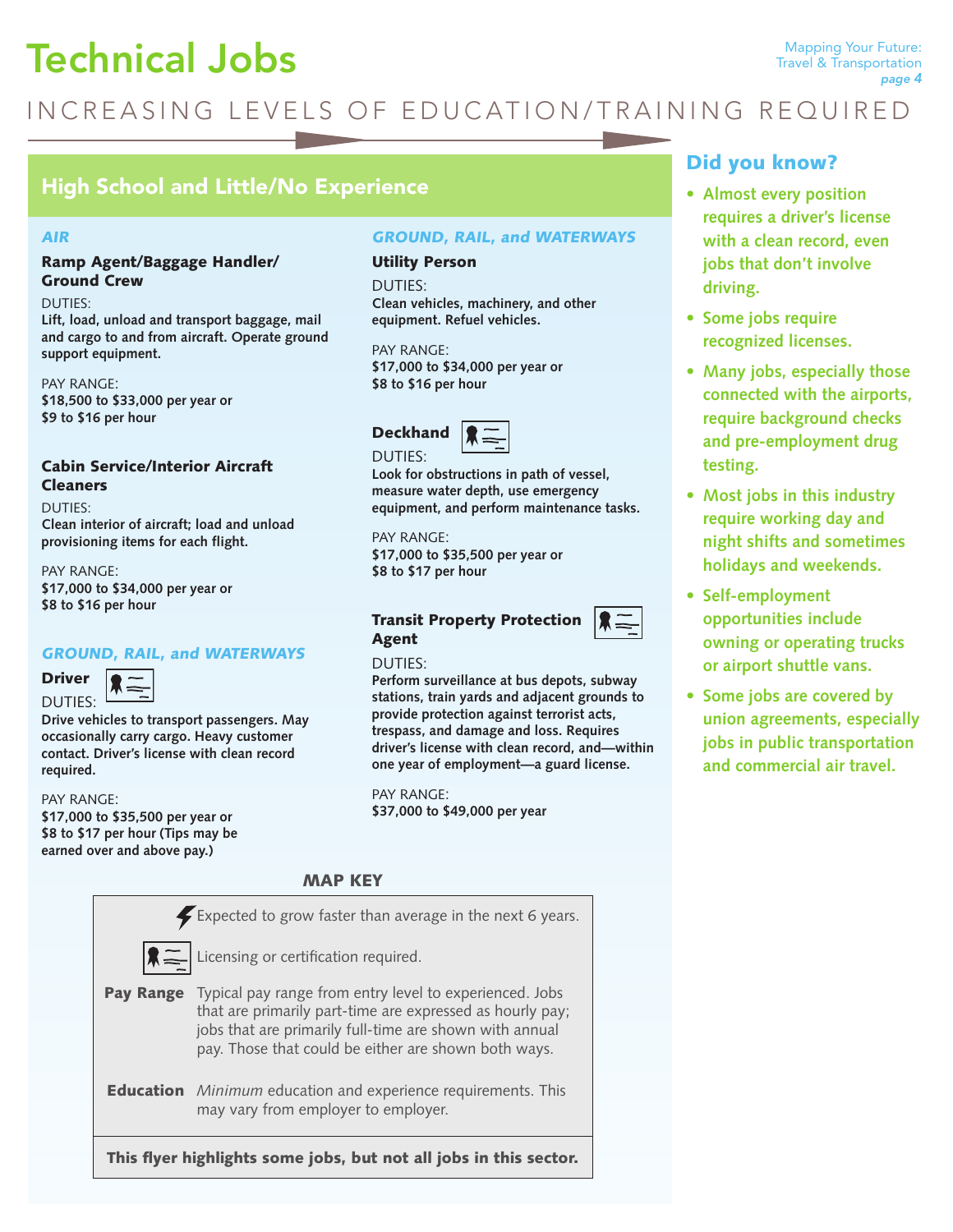# Put Yourself on the Map: How to Use This Brochure

Like any map, this Career Map helps you find your way to new places – in this case, a bunch of careers within one specific industry. (An industry is a loosely defined area of businesses engaged in similar work.) As you read, ask yourself: what different kinds of jobs are there? How does one job lead to the next? Which ones will I like? How much money can I earn, and how long will it take me to get there? What kind of training do I need?

One of the best ways to find a satisfying career is to get clear about your personal interests and strengths. What do you most enjoy doing? What do your friends, teachers, parents say you do best? Do you prefer to work with people, ideas or things? Do you want to be in charge, or work alongside your peers? Which of these jobs will let you be your best?

Once you've found a path that sounds like a good fit, it's time to test it out. Find someone who works in the industry – ask your friends, parents, teachers and neighbors if they can introduce you. Ask if they are willing to talk with you for a few minutes. This is called an "informational interview." You're not asking them to find you a job; you're only asking to listen and learn about their experience. If you ask in a professional manner, many people are happy to speak with you. (If you're nervous about this, ask a teacher, guidance counselor or parent to help.)

**Find someone who works in the industry – ask your friends, parents, teachers and neighbors if they can introduce you.**

Before you meet with this person, reread the brochure and write down any questions you have, for example:

- $\blacksquare$  What do you spend your day doing in this job?
- How did you get started in this field?
- How much reading, writing or math do you do in your job?
- $\blacksquare$  How do people dress at the work place?
- Do you have a routine set of tasks you do every day or do you do something different every day?
- Do you work the same schedule every week, or does it change?
- What courses would I take in high school or college to prepare for this job?
- $\blacksquare$  What is my next step after high school if I am interested in this field?
- Where can I find people who can help me learn more about this field?

Make sure to send a thank you note, and in no time you'll be on your way. For more information about this industry and many others, you can visit www.careerzone.ny.gov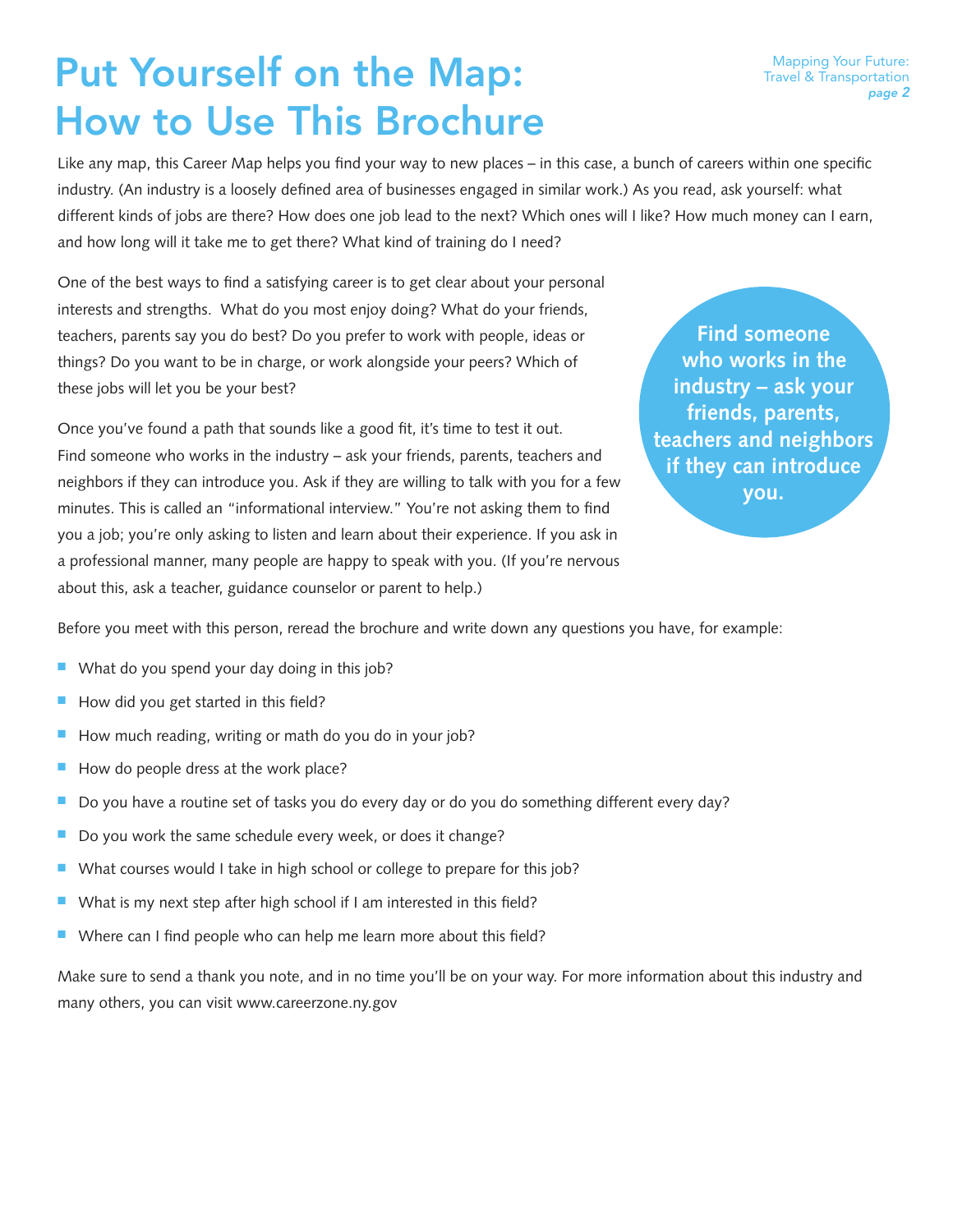# **Technical Jobs continued** Mapping Your Future:

# INCREASING LEVELS OF EDUCATION/TRAINING REQUIRED

# Postsecondary or Specialized Training The College and/or Extensive

#### AIR

FAA-licensed Aircraft Mechanic



#### DUTIES:

**Perform scheduled maintenance, make repairs and complete inspections of aircraft. Requires Federal Aviation Administration (FAA) licensing as an Airframe and/or Power Plant (A&P) Mechanic.** 

PAY RANGE: **\$48,000 to \$75,000 per year**

### GROUND, RAIL, and WATERWAYS

# Train Operator |

DUTIES:



**Operate trains; may make announcements; and convey trains into barns and shops for inspection and repair. Metropolitan Transit Authority (MTA)/NYC Transit Authority (NYCT) may have special eligibility requirements. There may also be a civil service exam and experience requirement.**

PAY RANGE: **\$55,000 to \$70,000 per year** 

# Bus or Truck (Diesel) **Mechanic**

#### DUTIES:

Service, maintain and repair mechanical **parts in transportation vehicles and equipment. Maintain and repair specific types of engines, including diesel and hybrid.**

PAY RANGE: **\$48,000 to \$87,000 per year**

## GROUND, RAIL, and WATERWAYS

Electrical Maintainer DUTIES:



**Install, maintain, test, calibrate, and repair electrical equipment. Work on HVAC** systems, storage batteries, charging **systems, motors, control systems, lighting systems, timers, transformers, building systems and wire infrastructures; operate a motor vehicle.**

PAY RANGE: **\$56,000 to \$71,000 per year or \$27 to \$34 per hour**

DUTIES:

Supervise or coordinate activities of crew **aboard ships, boats, barges, or dredges.**

 $\equiv$ 

PAY RANGE: **\$48,000 to \$87,000 per year**

# College and/or Extensive Experience

#### AIR

Manager of Aircraft **Maintenance** 



#### DUTIES:

DUTIES:

**Supervise and coordinate all aircraft maintenance functions, ensuring these activities are performed in accordance with scheduled requirements and in compliance with all established company, regulatory and manufacturers' procedures.**

PAY RANGE: **\$42,000 to \$62,000 per year**

# Air Traffic Controller



**Control air traffic within vicinity of airport and between altitude sectors and control centers, according to established proce**dures and policies. Authorize, regulate, and **control commercial airline flights according to government or company regulations to expedite and ensure flight safety.** 

PAY RANGE: **\$67,000 to \$154,000 per year**

# Experience continued

# AIR





**Pilot and navigate aircraft for the transport of passengers and cargo. Requires Federal**  Air Transport Pilot certificate and rating for **specific aircraft type used. Includes regional, national, and international airline pilots and flight instructors of airline pilots.** 

PAY RANGE: **\$78,000 to \$177,000 per year**

# GROUND, RAIL, and WATERWAYS

Water Vessel Pilot/Captain



**Command or supervise operations of ships and water vessels, such as tugboats and ferryboats. Required to hold license issued by U.S. Coast Guard.**

PAY RANGE: **\$48,000 to \$87,000 per year**

# Yardmaster, or Fleet or Dock Manager

DUTIES:

DUTIES:

**Directly supervise and coordinate the activities of mechanics, operators and drivers.** 

PAY RANGE: **\$41,000 to \$76,000 per year**

# Transportation Engineer

### DUTIES:

**Develop plans for surface transportation projects, according to established standards**  and policies. Apply technology and scientific **principles to the planning, functional design, operation and management of facilities for any mode of transportation.**

PAY RANGE: **\$59,000 to \$97,000 per year**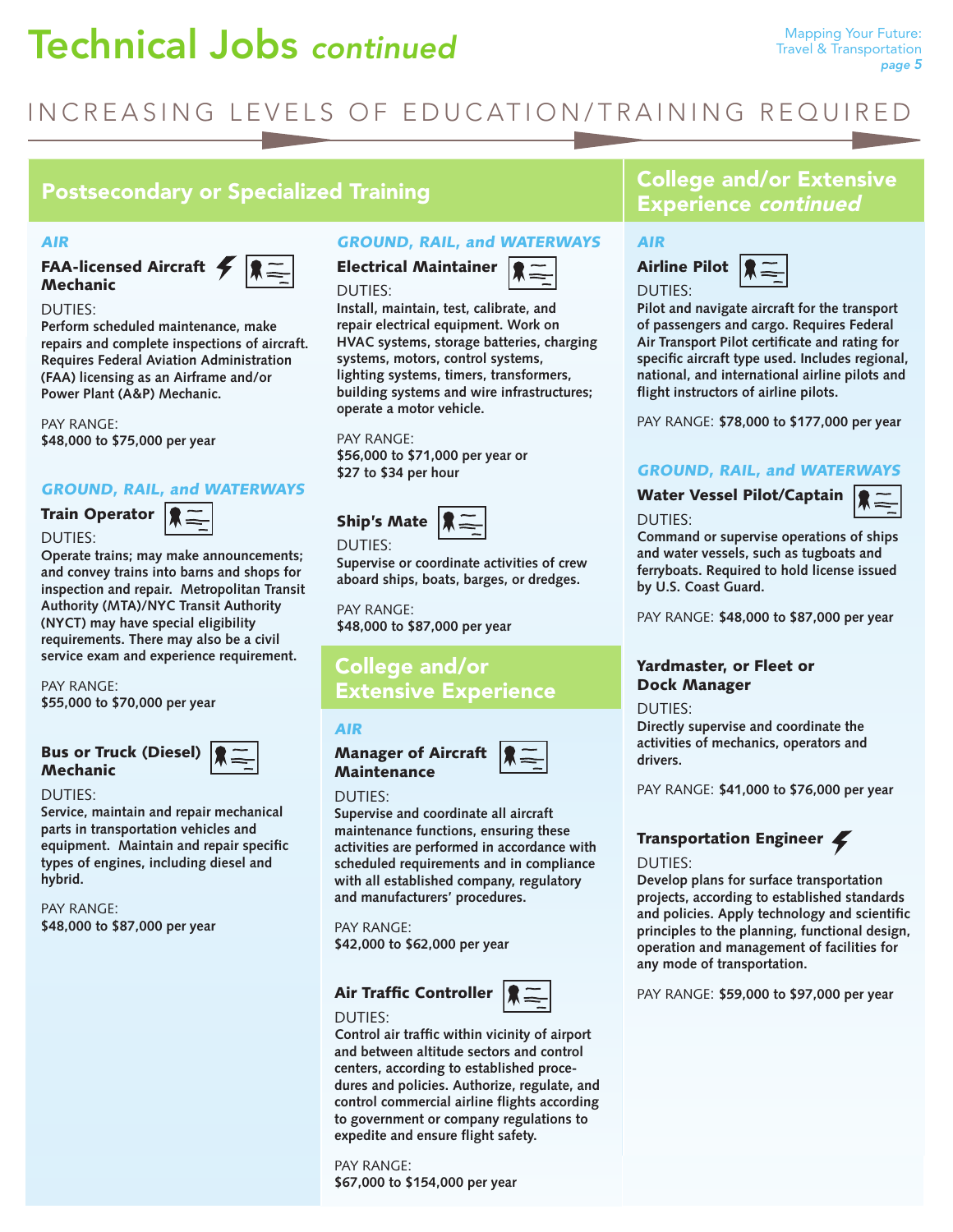# Types of Employment

|                                          | <b>HOURS/WEEK</b> | <b>SCHEDULE</b> | <b>WAGE/SALARY</b>                                         | <b>PAYMENT</b>                                                    | <b>COMMON</b><br><b>BENEFITS</b>                                              |
|------------------------------------------|-------------------|-----------------|------------------------------------------------------------|-------------------------------------------------------------------|-------------------------------------------------------------------------------|
| <b>Full-Time</b>                         | Usually 35+       | Steady          | Annual                                                     | Weekly or<br>bi-weekly                                            | Paid sick leave,<br>vacation time,<br>health insurance,<br>retirement savings |
| Part-Time                                | Usually <35       | May vary        | Hourly                                                     | Weekly or<br>bi-weekly                                            | Usually none                                                                  |
| <b>Temp</b>                              | As available      | May vary        | Hourly                                                     | Weekly or<br>bi-weekly                                            | Usually none                                                                  |
| Self-employed<br>aka<br><b>Freelance</b> | Varies            | Varies          | Negotiate rate of<br>pay with client                       | Upon completion<br>of work or on a<br>schedule of<br>deliverables | None: must pay own<br>taxes and health<br>insurance                           |
| Union                                    |                   |                 | Typically higher than<br>comparable<br>non-union positions |                                                                   | As negotiated by<br>the union with the<br>employer on behalf<br>of members    |

# **For information about the DOE CTE Programs:**

http://schools.nyc.gov/ChoicesEnrollment/CTE/ParentsandStudents/default.htm http://CTECouncil.org

# For additional information about careers in this industry:

http://www.bls.gov/ooh/transportation-and-material-moving/home.htm http://labor.ny.gov/stats/olcny/truck-driver.shtm (trucking) http://labor.ny.gov/stats/olcny/bus-driver.shtm (bus) http://www.awojobs.com/ (water)

# **Where can I get additional general information on careers?**

For careers in New York State: www.careerzone.ny.gov For general career information, including videos of nearly 550 careers: www.acinet.org For general career information: www.bls.gov/k12/

**Office of Postsecondary Readiness (OPSR) New York City Department of Education 52 Chambers Street New York, NY 10007**